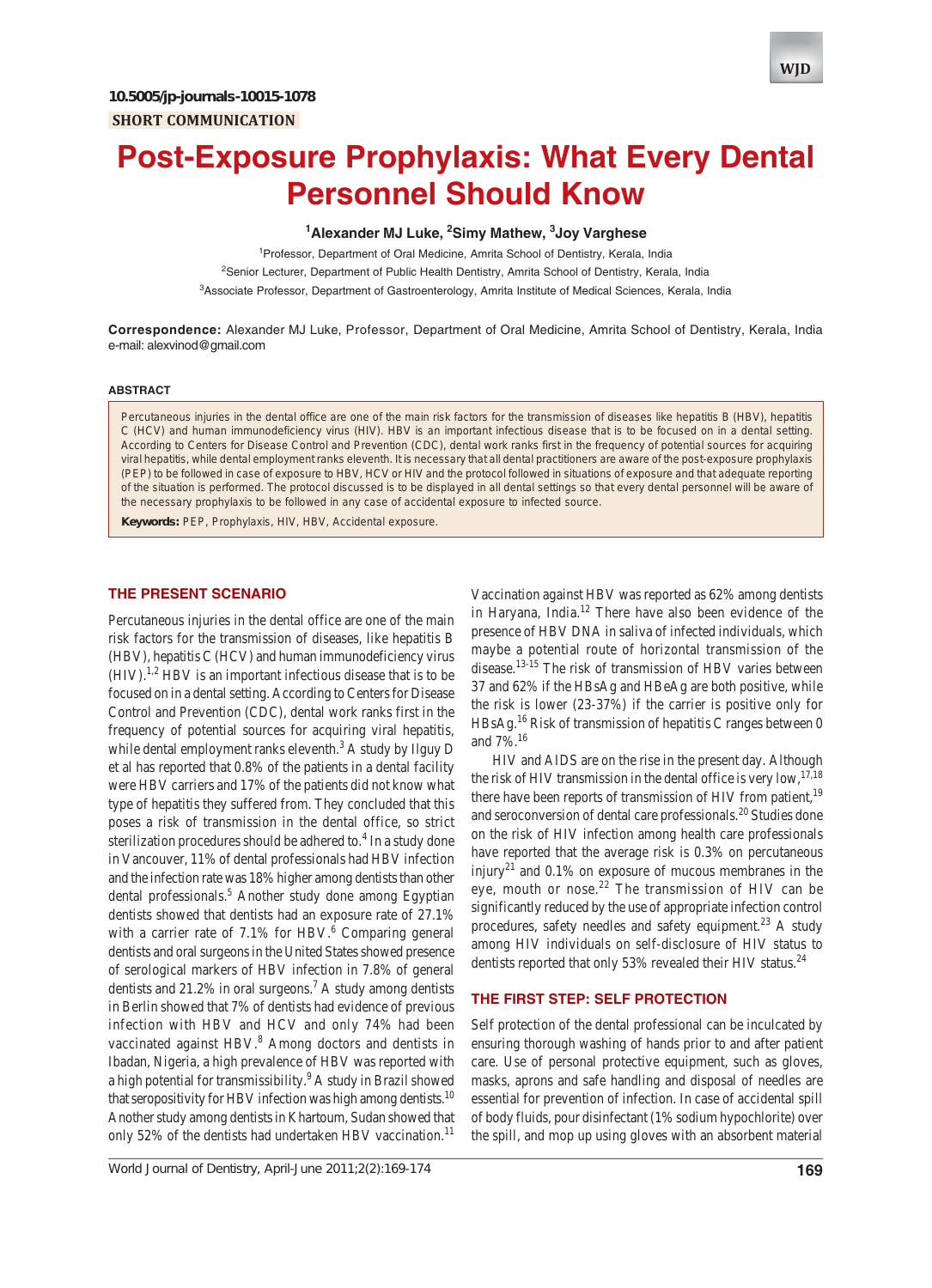after a contact period of 30 minutes. The gloves and the mop are then disinfected and hands washed thoroughly.

Vaccination against HBV is to be taken by every dental professional. It is administered as three doses. It is advisable to check the antibody levels a month after the third dose. The protective level of antibodies is 10 IU/L or more.<sup>16</sup>

## **WHAT TO DO IMMEDIATELY IN CASE OF OCCUPATIONAL EXPOSURE**

Immediately following an exposure:

- Needle stick injuries and cuts should be washed with soap and water
- Pricked finger should not be put into mouth reflexively
- Splashes to the nose, mouth or skin should be flushed with plenty of water
- Eyes should be irrigated with clean water or saline.

There is no need for local antiseptics or disinfectants as they have not been known to reduce the transmission of the virus, but they have not been contraindicated.

## **REPORTING AND DOCUMENTATION**

Reporting the exposure to the appropriate authority is essential, and the post-exposure prophylaxis should be started as soon as possible. The infection control officer or authorized medical attendant (AMA) should record the circumstances, details of the injury, ordering baseline investigations based on exposure and also to provide counseling. Then the AMA will begin the postexposure prophylaxis (PEP) in consultation with a physician.

The following are to be recorded in the exposed person's confidential medical record:

- Date and time of exposure
- Details of the procedure being performed, including where and how the exposure occurred; if related to a sharp device
- Details of the exposure, including the type and amount of fluid or material and the severity of the exposure (e.g. for a percutaneous exposure, depth of injury and whether fluid was injected; for a skin or mucous membrane exposure, the

estimated volume of material and the condition of the skin, such as chapped, abraded, intact)

- Details about the exposure source (e.g. whether the source material contained HBV, HCV or HIV; if the source is HIVinfected, the stage of disease, history of antiretroviral therapy, viral load and antiretroviral resistance information, if known)
- Details about the exposed person (e.g. hepatitis B vaccination and vaccine-response status); and
- Details about counseling, post-exposure management, and follow-up.

#### **Evaluation of the Exposure**

In order to administer the appropriate prophylaxis, it is necessary to assess type of occupational exposure. The factors to be considered are given in Table 1. The dental professional should be assessed for baseline status in terms of HBsAg, anti-HCV and anti-HIV within 72 hours of injury. In case of exposure to HBV, the vaccination status and antibody response should be assessed.

## **Evaluation of the Source**

The person whose blood or body fluid was the source of exposure should be evaluated for infection with HBV, HIV or HCV. Information from the medical record at the time of exposure or from the source person may confirm or exclude the presence of infection. If the infection status of the source is unknown, the person should be informed of the incident and tested for the presence of infection. Testing to determine HBV, HCV, HIV should be done as soon as possible  $(24-48 \text{ hours})^{25}$ 

On serologic testing, if HBsAg is positive, then HBeAg has to be assessed. If the anti HCV is positive, then HCV viral load is to be assessed. If the HIV antibody is positive, then CD4 count, HIV-1 load, history of antiretroviral therapy and stage of clinical disease has to be assessed (Table 2). $^{27}$  If the source individual cannot be tested or identified, then information on the circumstances of exposure should be assessed based on

| <b>Table 1:</b> Factors to assess the need for assessing follow-up of occupational exposure |                                                                                                                                           |  |  |
|---------------------------------------------------------------------------------------------|-------------------------------------------------------------------------------------------------------------------------------------------|--|--|
| Type of exposure                                                                            | Percutaneous injury<br>Mucous membrane exposure<br>Nonintact skin exposure<br>Bites resulting in blood exposure to either person involved |  |  |
| Type and amount of fluid/tissue                                                             | <b>Blood</b><br>Fluids containing blood<br>Potentially infectious fluid or tissue<br>Direct contact with concentrated virus               |  |  |
| Infectious status of source                                                                 | Presence of HBsAg<br>Presence of HCV antibody                                                                                             |  |  |
| Susceptibility of exposed person                                                            | Presence of HIV antibody<br>Hepatitis B vaccine and vaccine response status<br>HBV, HCV and HIV immune status                             |  |  |

*Source*: CDC. Updated US public health service guidelines for the management of occupational exposures to HBV, HCV and HIV and recommendations for post-exposure prophylaxis. MMWR Jun 29 2001;50(No. RR-11):1-42.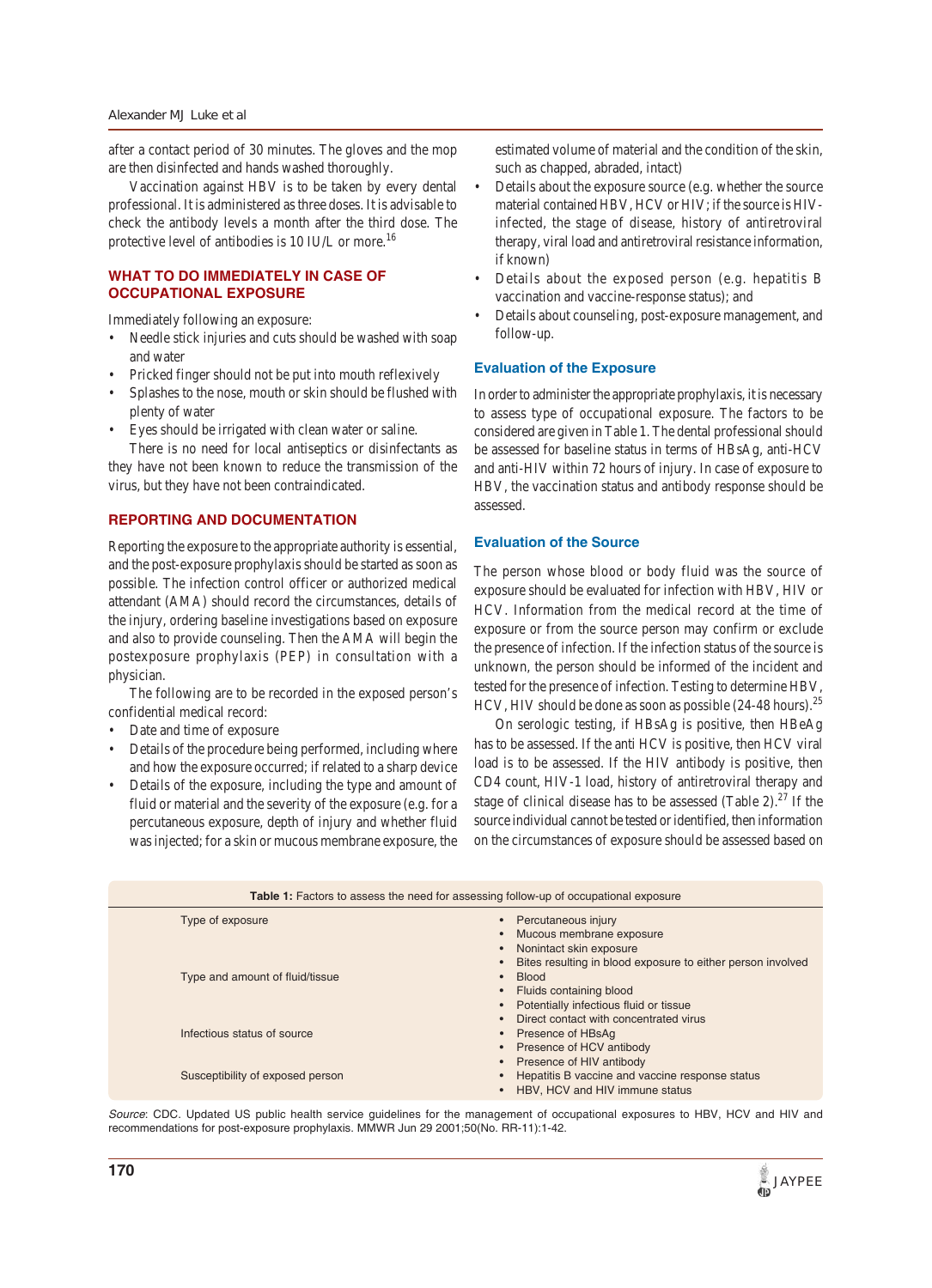

*Post-Exposure Prophylaxis: What Every Dental Personnel Should Know*

| <b>Table 2:</b> Evaluation of exposure source |                                                                                                                                                                                                                                                                                                                                                                                                                                                                                                                                                                                                |  |  |  |
|-----------------------------------------------|------------------------------------------------------------------------------------------------------------------------------------------------------------------------------------------------------------------------------------------------------------------------------------------------------------------------------------------------------------------------------------------------------------------------------------------------------------------------------------------------------------------------------------------------------------------------------------------------|--|--|--|
| Known sources                                 | Test known sources for HBsAg, anti-HCV and HIV antibody<br>Direct virus assays for routine screening of source patients are not<br>recommended<br>Consider using a rapid HIV-antibody test<br>If the source person is not infected with a blood borne pathogen, baseline<br>testing or further follow-up of the exposed person is not necessary<br>For sources whose infection status remains unknown (e.g., the source person<br>refuses testing), consider medical diagnoses, clinical symptoms, and history of<br>risk behaviors<br>Do not test discarded needles for blood borne pathogens |  |  |  |
| Unknown sources                               | Evaluate the likelihood of exposure to a source at high-risk for infection<br>Consider likelihood of blood borne pathogen infection among patients in the<br>exposure setting                                                                                                                                                                                                                                                                                                                                                                                                                  |  |  |  |

*Source*: CDC. Updated US Public Health Service guidelines for the management of occupational exposures to HBV, HCV and HIV and recommendations for post-exposure prophylaxis. MMWR Jun 29;2001;50(No. RR-11):1-42.

Table 3: Recommendation of post-exposure prophylaxis (PEP) regimens based on source of exposure and status of source<sup>27</sup>

- a. If EC1 and SC1 **PEP** may not be required
- 
- 
- - - or if EC2 or EC3 in the absence of SC

b. If EC1 and SC2 or EC2 and SC1 Basic regimen (two drugs) required c. If EC2 and SC2 Expanded regimen (three drugs) warranted d. If EC3 and SC 1 or 2 Expanded regimen (three drugs) warranted e. If both EC and SC are not known, Basic regimen (two drugs) required

*Source*: Col K Kapila, Col RM Gupta, Brig GS Chopra. Post-exposure Prophylaxis : What Every Health Care Worker Should Know. MJAFI 2008;64:250-53.

| <b>Table 4:</b> Post-exposure prophylaxis for exposure to hepatitis B                                        |                                                                                                                                                                                                          |                                                               |                                                                                                                                                                                |  |  |
|--------------------------------------------------------------------------------------------------------------|----------------------------------------------------------------------------------------------------------------------------------------------------------------------------------------------------------|---------------------------------------------------------------|--------------------------------------------------------------------------------------------------------------------------------------------------------------------------------|--|--|
| Vaccination and antibody<br>response status of<br>exposed workers*                                           | Source<br>HBsAg+ positive                                                                                                                                                                                | <b>Treatment</b><br>Source<br>$HBSAg+$<br>negative            | Source unknown or<br>not available for<br>testing                                                                                                                              |  |  |
| <b>Unvaccinated</b><br><b>Previously vaccinated</b><br>Known responder**<br>Known nonresponder <sup>++</sup> | HBIG <sup>\$</sup> $\times$ 1 and initiate<br>hepatitis B vaccine series <sup>®</sup><br>No treatment<br>HBIG $\times$ 1 and initiate<br>revaccination or HBIG $\times 2^{ss}$                           | Initiate HB<br>vaccine series<br>No treatment<br>No treatment | Initiate hepatitis B<br>vaccine series $\mathbb{P}$<br>No treatment<br>If known high-risk source, treat<br>as source were HBsAg positive                                       |  |  |
| Antibody response unknown                                                                                    | Test exposed person for anti-HBs <sup><math>\phi\phi</math></sup><br>1. If adequate,** no treatment is<br>necessary<br>2. If inadequate, <sup>++</sup> administer<br>HBIG $\times$ 1 and vaccine booster | No treatment                                                  | Test exposed person for anti-HBs<br>1. If adequate, $§$ no treatment is<br>necessary<br>2. If inadequate, $$$ administer<br>vaccine booster and recheck<br>titer in 1-2 months |  |  |

\*Persons who have previously been infected with HBV are immune to reinfection and do not require post-exposure prophylaxis +Hepatitis B surface antigen

\$ Hepatitis B immune globulin; dose is 0.06 mL/kg intramuscularly

φ Hepatitis B vaccine (3 doses - 0,1 and 6 months)

\*\*A responder is a person with adequate levels of serum antibody to HBsAg (i.e. anti-HBs >10 mIU/mL)

++A nonresponder is a person with inadequate response to vaccination (i.e. serum anti-HBs < 10 mIU/mL)

\$\$The option of giving one dose of HBIG and reinitiating the vaccine series is preferred for nonresponders who have not completed a second 3-dose vaccine series. For persons who previously completed a second vaccine series but failed to respond, two doses of HBIG are preferred<br><sup>φφ</sup>Antibody to HBsAg

*Source*: CDC. Updated US Public Health Service guidelines for the management of occupational exposures to HBV, HCV and HIV and recommendations for post-exposure prophylaxis. MMWR Jun 29 2001;50 (No. RR-11):1-42.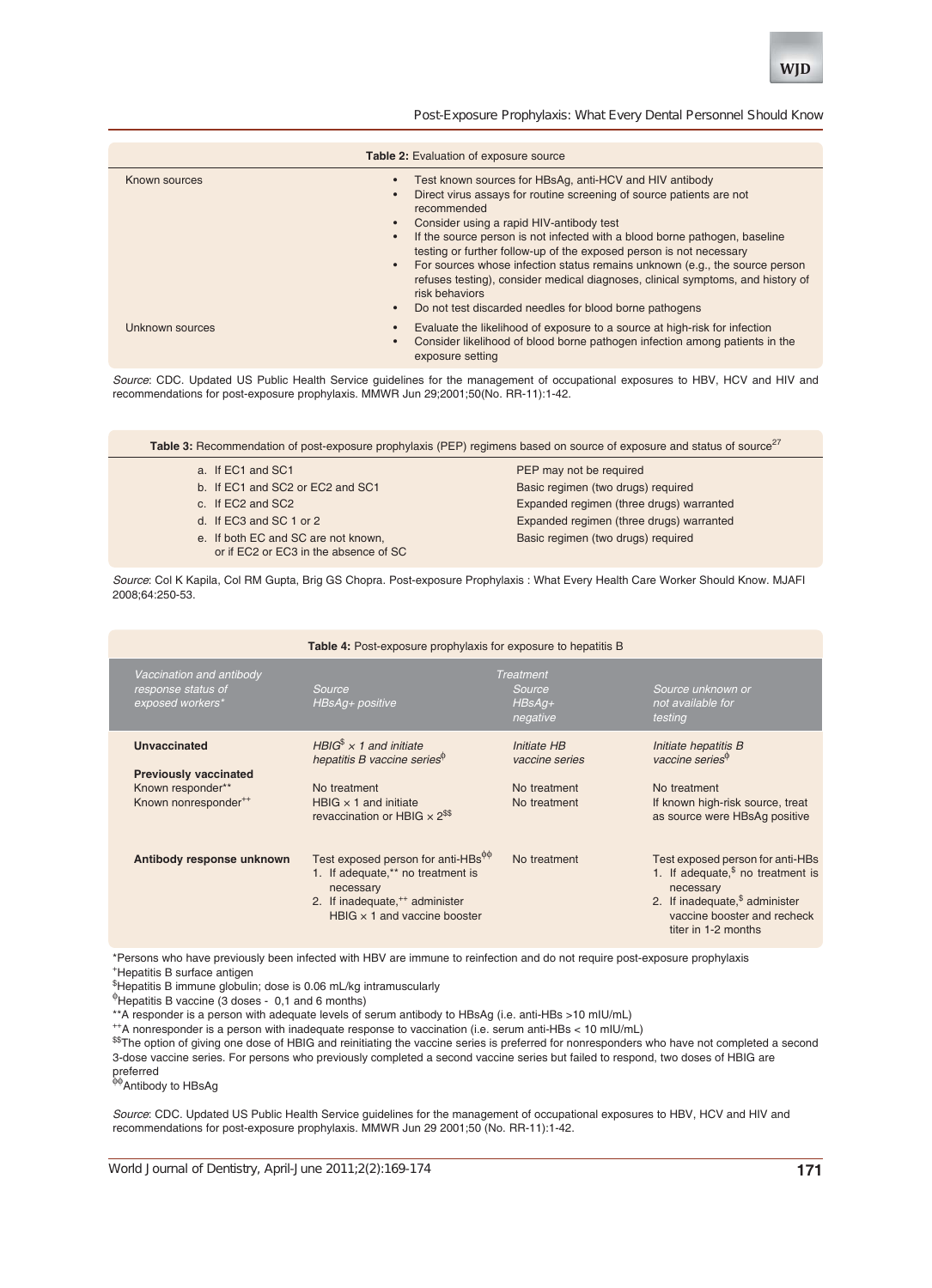#### *Alexander MJ Luke et al*

| <b>Table 5: Recommended post-exposure HIV regimens</b> |                                                                                                                                    |                                                                                                                                                                                                    |                                                                                                                     |  |  |
|--------------------------------------------------------|------------------------------------------------------------------------------------------------------------------------------------|----------------------------------------------------------------------------------------------------------------------------------------------------------------------------------------------------|---------------------------------------------------------------------------------------------------------------------|--|--|
|                                                        | Preferred                                                                                                                          | <b>Alternatives</b>                                                                                                                                                                                | Not recommended                                                                                                     |  |  |
| Basic two drugs regimen                                | Zidovudine (AZT)<br>300 mg twice daily +<br>Lamivudine (3TC)<br>150 mg twice daily or<br>Emtricitabine (FTC)<br>200 mg once daily* | Stavudine (d4T) +<br>Lamivudine (3TC) or<br>Emtricitabine (FTC)                                                                                                                                    | Nevirapine (NVP)<br>Delavirdine (DLV)<br>Abacavir (ABC)<br>Zalcitabine (ddC)<br>Didanosine (DDI)<br>Stavudine (d4T) |  |  |
| Expanded three drugs regimen                           | Tenofovir (TDF) 300 mg<br>once daily + Lamivudine (3TC)<br>300 mg once daily or<br>Emtricitabine (FTC)<br>200 mg once daily**      | Didanosine (ddl) +<br>Lamivudine (3TC) or<br>Emtricitabine (FTC)                                                                                                                                   |                                                                                                                     |  |  |
|                                                        | Basic regimen +<br>Lopinavir - ritonavir (LPV/r)<br>400/100 (mg twice daily)                                                       | Basic + Atazanavir-<br>ritonavir (ATV/r)<br>Basic + Fosamprenavir-<br>ritonavir (FPV/r)<br>Basic + Indinavir-ritonavir (IDV/r)<br>Basic + Saquinavir -ritonavir (SQV/r)<br>Basic + Efavirenz (EFV) |                                                                                                                     |  |  |

\*Less well tolerated than Tenofovir- containing regimen; available as Combivir (ZDV +3 TC) one tablet twice daily; \*\*Better tolerated *Source*: Col K Kapila, Col RM Gupta, Brig GS Chopra. Post-exposure Prophylaxis: What Every Health Care Worker Should Know. MJAFI 2008;64:250-53



**Fig. 1:** Determination of exposure code (EC) *Source*: National AIDS Control (NACO) guidelines. Available at http:/www.nacoonline.org/About\_NACO/Policy\_\_Guidelines. Accessed on 10.04.2009

the details of the medical history, clinical symptoms and history or likelihood of high-risk exposure (Table 3).

The guidelines for HIV PEP depend on the source of exposure and the status of the source.16,27 The flowchart to determine the source of exposure and status of the source are presented in Figures 1 and 2.

Table 3 classifies the type of PEP recommended based on the exposure and status of source.

## **POSTEXPOSURE PROPHYLAXIS**

PEP for exposure to HBV, HCV and HIV have to be started as soon as possible after the incident, preferably within 1-2 hours.<sup>16,26</sup>

## **HBV**

PEP for HBV should be given as soon as possible (possibly within 24 hours) and at least within 7 days of exposure as given in Table 4.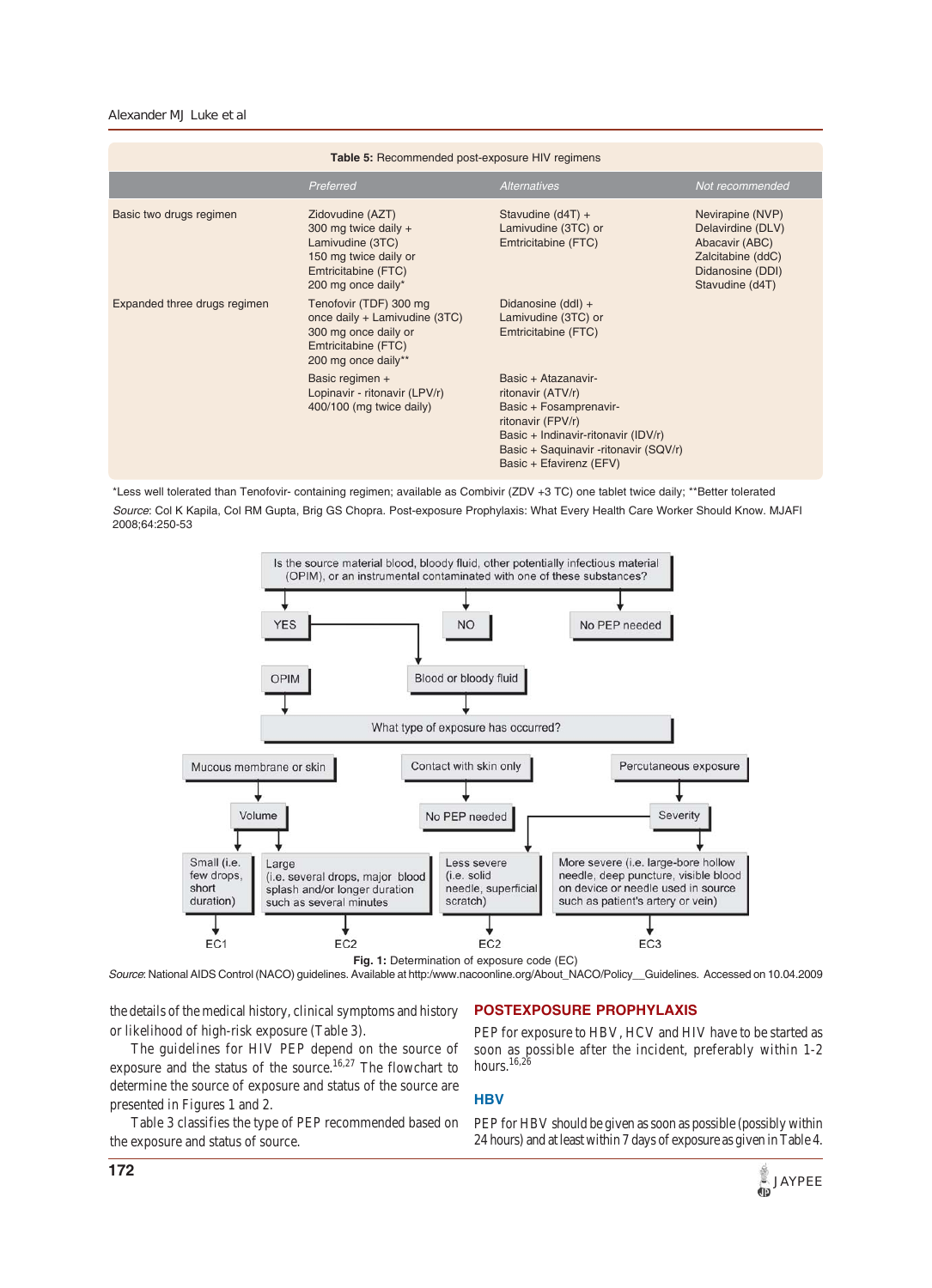*Post-Exposure Prophylaxis: What Every Dental Personnel Should Know*



**Fig. 2:** Determination of status code (SC). Available at http:/ www.nacoonline.org/About\_NACO/Policy\_\_Guidelines. Accessed on 10.04.2009

## **HCV**

Presently, there are no PEP recommendations for HCV. A baseline testing of anti-HCV antibodies is suggested for the source person, while a baseline anti-HCV and ALT are to be done for the dental personnel exposed. Though there is no recommended schedule for occupationally acquired acute HCV infection, investigations including HCV RNA qualitative/ quantitative assay with genotype of virus are mandatory before initiation of anti-viral therapy.<sup>16</sup>

### **HIV**

PEP for HIV exposure should start within the next hour after the exposure. Expert consultation is to be sought if the delay is more than 36 hours. Once the PEP is started it should continue for a period of 28 days. A two drug regimen is used for lowrisk exposures and a three drug regimen is used for exposures with increased risk of transmission. When PEP is initiated, a baseline investigation of serum creatinine, liver function tests with enzymes and complete blood counts is to be completed. The following are recommendations regarding HIV postexposure prophylaxis:<sup>27</sup>

- If indicated, start PEP as soon as possible after an exposure. Reevaluation of the exposed person should be considered within 72 hours post-exposure, especially as additional information about the exposure or source person becomes available.
- Administer PEP for 4 weeks, if tolerated.
- If a source person is determined to be HIV-negative, PEP should be discontinued.

## **FOLLOW-UP OF EXPOSED DENTAL PERSONNEL16**

*HBV*: The dental personnel should be tested for HBsAg at intervals of 6 weeks, 3 and 6 months. If the vaccination had

already been undertaken, then tests to determine presence of anti-HBs antibodies should be determined. If HBIG has been given 3 to 4 months prior to the incident, then anti-HBs cannot be determined.

*HCV*: Tests for anti-HCV and ALT are done at intervals of 4 to 6 weeks and then repeated at 4 to 6 months. If the tests are positive repeatedly, then supplemental HCV testing, like recombinant immunoblot assay (RIBA) should be done. HCV RNA can be performed at 4 to 6 weeks for early diagnosis of infection.

*HIV*: HIV antibody should be tested for at intervals of 6 weeks, 3 and 6 months. HIV antibody testing with enzyme immunosorbent assay (EIA) should be done to monitor for seroconversion.

## **CONCLUSION**

Due to the nature of dental treatment and dental work, it is necessary that all dental practitioners are aware of the PEP to be followed in case of exposure to HBV, HCV or HIV and the protocol followed in situations of exposure and that adequate reporting of the situation is performed. The protocol is to be displayed in all dental settings so that every dental personnel will be aware of the necessary prophylaxis to be followed in any case of accidental exposure to infected source.

## **REFERENCES**

- 1. Sulkowski MS, Ray SC, Thomas DL. Needle stick transmission of hepatitis C. JAMA 2002;287:2406-13.
- 2. Sepkowitz KA. Occupationally acquired infections in health care workers (Part 2). Ann Intern Med 1996;125:917-28.
- 3. Crude frequency of potential sources for acquiring viral hepatitis and other characteristics, 1993, Report Number 56-Issued April 1996, Centers for Disease Control and Prevention.
- 4. Ilguy D, Ilguy M, Dincer S, Bayirli G. Prevalence of the patients with history of Hepatitis in a dental facility. Med Oral Patol Oral Cir Bucal Jan 2006;11:E29-32.